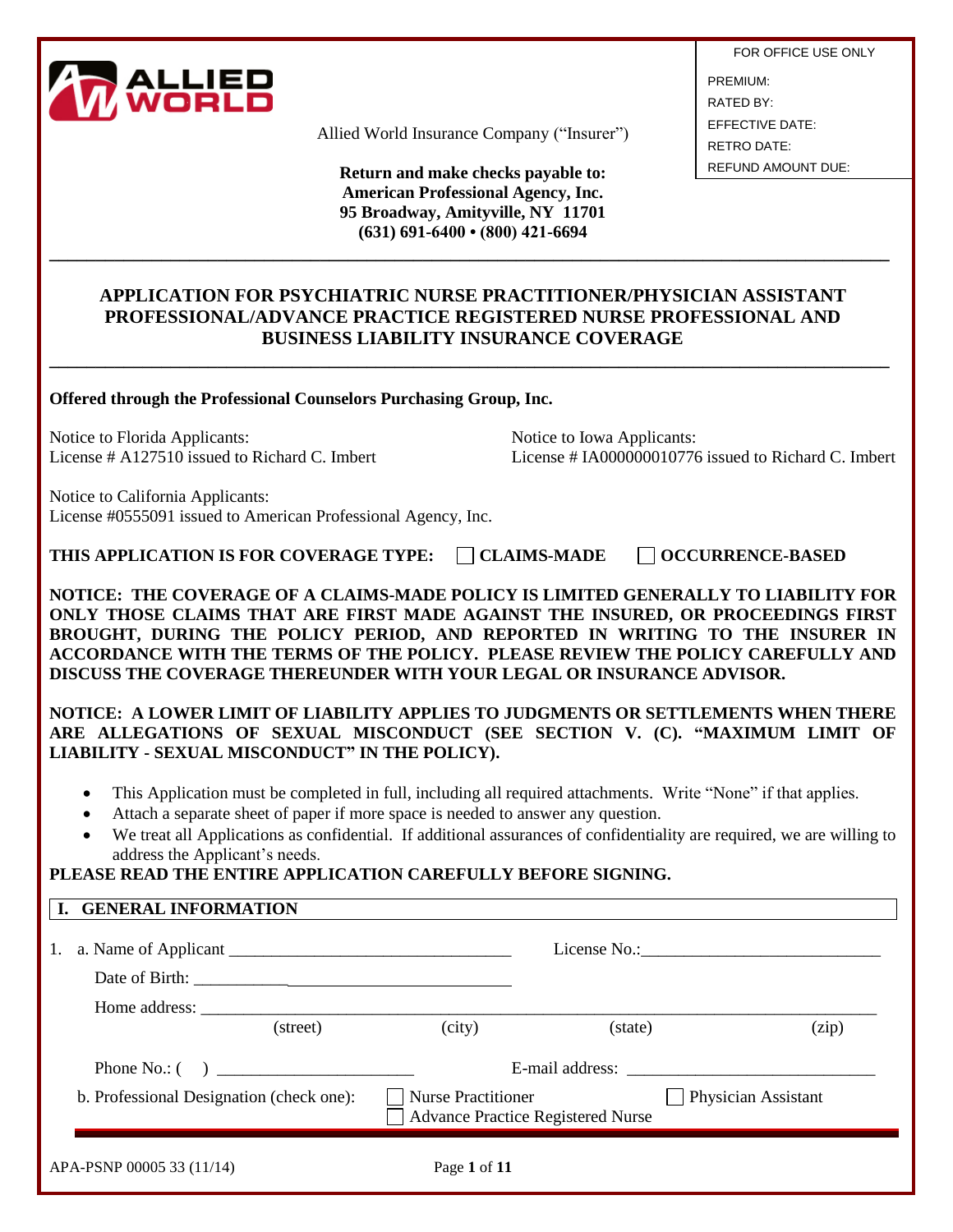| (City)                                                                                                                                                               | (County) | (State)                               | (Zip)                                                                                                                                                            |
|----------------------------------------------------------------------------------------------------------------------------------------------------------------------|----------|---------------------------------------|------------------------------------------------------------------------------------------------------------------------------------------------------------------|
| location on a separate sheet of paper and the length of time at that location.                                                                                       |          |                                       | Note: If you have been practicing at this location fewer than 3 years, please provide us with your previous                                                      |
|                                                                                                                                                                      |          |                                       |                                                                                                                                                                  |
| (City)                                                                                                                                                               | (County) | (State)                               | (Zip)                                                                                                                                                            |
|                                                                                                                                                                      |          |                                       |                                                                                                                                                                  |
| (City)                                                                                                                                                               | (County) | (State)                               | (Zip)                                                                                                                                                            |
| d. If you are practicing in multiple locations which are located in different counties and/or states, please provide a<br>percentage of time spent in each location. |          |                                       |                                                                                                                                                                  |
| To which of these addresses do you wish correspondence sent? $\Box$ 2a $\Box$ 2b<br>3.                                                                               |          |                                       | $\vert$ 2c                                                                                                                                                       |
| 4.                                                                                                                                                                   |          |                                       |                                                                                                                                                                  |
| 5.                                                                                                                                                                   |          |                                       |                                                                                                                                                                  |
| b. Are you interested in obtaining limits higher than \$5,000 for defense expenses related to licensing board                                                        |          |                                       |                                                                                                                                                                  |
| investigations and other proceedings as described in the Policy? $\Box$ Yes $\Box$ No                                                                                |          |                                       |                                                                                                                                                                  |
|                                                                                                                                                                      |          |                                       |                                                                                                                                                                  |
| proceedings as described in the Policy:<br>\$10,000 (Additional Premium \$75)                                                                                        |          | \$25,000 (Additional Premium \$95)    | If yes, choose higher limit of liability desired for defense expenses related to licensing board investigations and other<br>\$50,000 (Additional Premium \$110) |
| \$75,000 (Additional Premium \$171)                                                                                                                                  |          | $$100,000$ (Additional Premium \$232) | \$125,000 (Additional Premium \$293)                                                                                                                             |
| \$150,000 (Additional Premium \$354)                                                                                                                                 |          |                                       |                                                                                                                                                                  |
| Please include the additional premium indicated with your premium payment.                                                                                           |          |                                       |                                                                                                                                                                  |
|                                                                                                                                                                      |          |                                       |                                                                                                                                                                  |
| <b>III. PRACTICE INFORMATION</b>                                                                                                                                     |          |                                       |                                                                                                                                                                  |
| 2.                                                                                                                                                                   |          |                                       |                                                                                                                                                                  |
|                                                                                                                                                                      |          |                                       |                                                                                                                                                                  |
| c. Is your supervising physician a psychiatrist?<br>3.                                                                                                               |          | $\Box$ No<br>$\Box$ Yes               |                                                                                                                                                                  |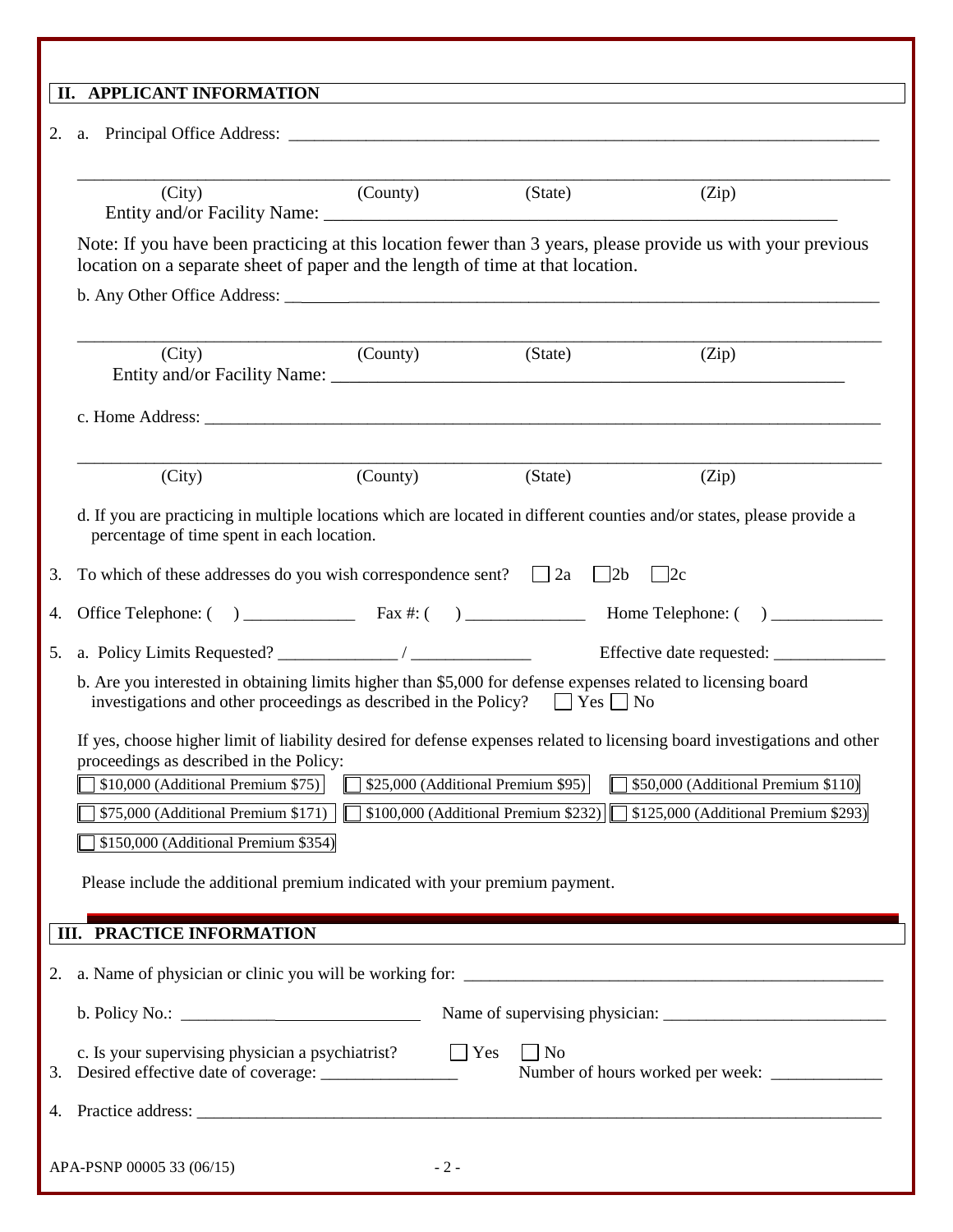|    | (street)<br>Entity and/or Facility Name:                                          | (city) | (state) | (zip) | (phone) |                |
|----|-----------------------------------------------------------------------------------|--------|---------|-------|---------|----------------|
| 5. | Will you be working at the same location as your supervising physician?           |        |         |       | l Yes   | $\Box$ No      |
|    | If no, where will you be working?                                                 |        |         |       |         |                |
|    | 6. Do you have a written collaboration agreement with your supervising physician? |        |         |       | Yes     | l INo          |
|    | How often will your charts be reviewed?                                           |        |         |       |         |                |
|    | 7. Do you have written protocols?                                                 |        |         |       | Yes     | N <sub>0</sub> |

# **IV. PRACTICE CHARACTERISTICS**

### 8. a. List your name and qualifications.

|      |        |                   |                       | Professional<br>Association<br>Membership | Number of<br>hours<br>practice |                        |       | License or Certification | Board                |
|------|--------|-------------------|-----------------------|-------------------------------------------|--------------------------------|------------------------|-------|--------------------------|----------------------|
| Name | Degree | Field of<br>Study | Associa-<br>tion name | Member-<br>ship Level                     | each week                      | First Year<br>Licensed | State | Title                    | Certified?<br>Yes/No |
|      |        |                   |                       |                                           |                                |                        |       |                          |                      |

# b. **Please attach a copy of your Curriculum Vitae (C.V.).**

## 9. PRACTICE PROFILE

| a.             | Composition of your practice: Children/Adolescents/Related Adults_____% Prisoners_____<br>$\%$              |                               |
|----------------|-------------------------------------------------------------------------------------------------------------|-------------------------------|
|                | Adults (not related to above) ____% Sex Offenders____% Custody Evaluation ____%                             |                               |
|                | If your practice includes prisoners, is this a correctional facility?                                       | Yes<br>$\n  1$ No             |
|                | If yes, is insurance coverage provided for these activities by such facility?                               | Yes<br>$\overline{\text{No}}$ |
| $\mathbf{b}$ . | Do you have admitting privileges?                                                                           | $\Box$ Yes $\Box$ No          |
|                | If no, please describe your mechanism for handling your patients who may require immediate in-patient care: |                               |
| $C_{\bullet}$  | Do you create and maintain a psychiatric/medical record for each patient under your care?                   | $Yes \mid No$                 |
|                |                                                                                                             |                               |
| d.             | Do you have prescriptive authority? $\Box$ Yes $\Box$ No<br>If yes, what Schedule?                          |                               |
|                | If no, please provide the name and clinical specialty of the physician who will write prescriptions:        |                               |
| e.             | Do you obtain an informed consent, whether signed by the patient or noted in the chart, before prescribing  |                               |
|                | medication?                                                                                                 | Yes<br> No                    |
| f.             | Do you regularly treat general medical conditions presented by your psychiatric patients?                   | $Yes$   No                    |
|                | If yes, please indicate: (1) Average number of patients per week you provide treatment to:                  |                               |
|                | APA-PSNP 00005 33 (06/15)<br>$-3-$                                                                          |                               |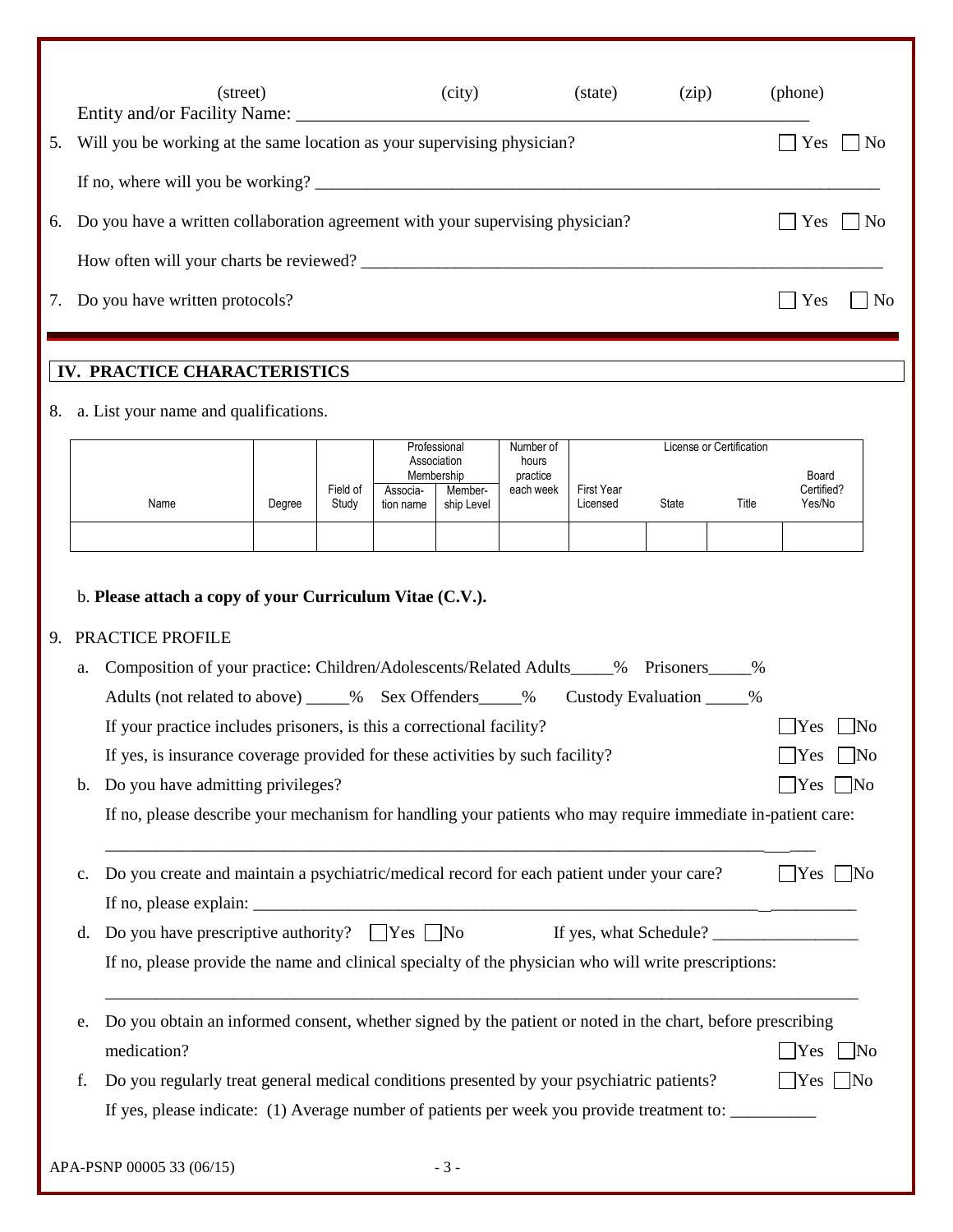| g.             | Do you advertise as a specialist* in the evaluation and treatment of any of the following?                                                                                                                                                                                                                                                    |                                        |
|----------------|-----------------------------------------------------------------------------------------------------------------------------------------------------------------------------------------------------------------------------------------------------------------------------------------------------------------------------------------------|----------------------------------------|
|                | Borderline Personality Disorder Chronic Pain Multiple Personality Disorder or Dissociative Disorders                                                                                                                                                                                                                                          |                                        |
|                | △Childhood Sexual Abuse □Eating Disorder □Sex Therapy                                                                                                                                                                                                                                                                                         |                                        |
| h.             | *Note: "Specialist" is indicated by 1) advertisements, 2) marketing materials, 3) letterhead, or 4) employment,<br>contractual relationship or admitting privileges at any institution with a special interest in any of the above.<br>Does your treatment include use of abreaction, rage, sodium amytal, sex or recovered memory therapies? |                                        |
|                |                                                                                                                                                                                                                                                                                                                                               | $\bigcap$ Yes $\bigcap$ No             |
|                | If yes, please explain the clinical details regarding this treatment.                                                                                                                                                                                                                                                                         |                                        |
| i.             | Does your practice include forensic activities, e.g. child custody and visitation, criminal responsibility;                                                                                                                                                                                                                                   |                                        |
|                | competence, civil and criminal; correctional psychiatry; juvenile justice and violence?                                                                                                                                                                                                                                                       | $Yes \mid No$                          |
|                | What is the percent of your total practice time devoted to this activity? ____%                                                                                                                                                                                                                                                               |                                        |
|                | On a separate sheet, please explain the exact type of forensic activities.                                                                                                                                                                                                                                                                    |                                        |
| $\mathbf{j}$ . | Do you communicate with your patients via e-mail?                                                                                                                                                                                                                                                                                             | $\Box$ Yes $\Box$ No                   |
|                | Please explain the nature of communications in detail.<br><u>Lease explain the nature of communications in detail</u>                                                                                                                                                                                                                         |                                        |
| k.             | Does your practice include telemedicine activities, e.g. the transfer of data through electronic (video or computer)                                                                                                                                                                                                                          |                                        |
|                | means in order to provide healthcare to patients who are geographically separated from the clinicians involved?                                                                                                                                                                                                                               |                                        |
|                |                                                                                                                                                                                                                                                                                                                                               | $Yes \mid No$                          |
|                | What is the total practice time devoted to this activity? _____%                                                                                                                                                                                                                                                                              |                                        |
|                | On a separate sheet, please explain the exact type of telemedicine activities.                                                                                                                                                                                                                                                                |                                        |
| 1.             | Do you engage in any clinical trials and/or pharmaceutical research?                                                                                                                                                                                                                                                                          | $\vert$ Yes $\vert$ No                 |
|                | If yes, does the sponsor agree in writing to indemnify you for such research activities?                                                                                                                                                                                                                                                      |                                        |
|                | (Please include a copy of these indemnification agreements.)                                                                                                                                                                                                                                                                                  |                                        |
|                |                                                                                                                                                                                                                                                                                                                                               |                                        |
|                | m. Do you treat patients with unconventional therapy, i.e. treatment not considered to be mainstream psychiatric                                                                                                                                                                                                                              |                                        |
|                | treatment?                                                                                                                                                                                                                                                                                                                                    | $\Box$ Yes $\Box$ No                   |
|                |                                                                                                                                                                                                                                                                                                                                               |                                        |
|                |                                                                                                                                                                                                                                                                                                                                               |                                        |
|                | Do you cover any ER for crisis cover?                                                                                                                                                                                                                                                                                                         |                                        |
|                | If yes, please indicate percentage of time devoted to this activity: ____%                                                                                                                                                                                                                                                                    |                                        |
|                | Is this on call? $\Box$ Yes $\Box$ No                                                                                                                                                                                                                                                                                                         |                                        |
|                | If yes, approximately how many hours per week?                                                                                                                                                                                                                                                                                                |                                        |
| n.             | 10. a. Are you engaged in self-employment, paid consultation or private practice?                                                                                                                                                                                                                                                             | $Yes$ No<br>$\bigcap$ Yes $\bigcap$ No |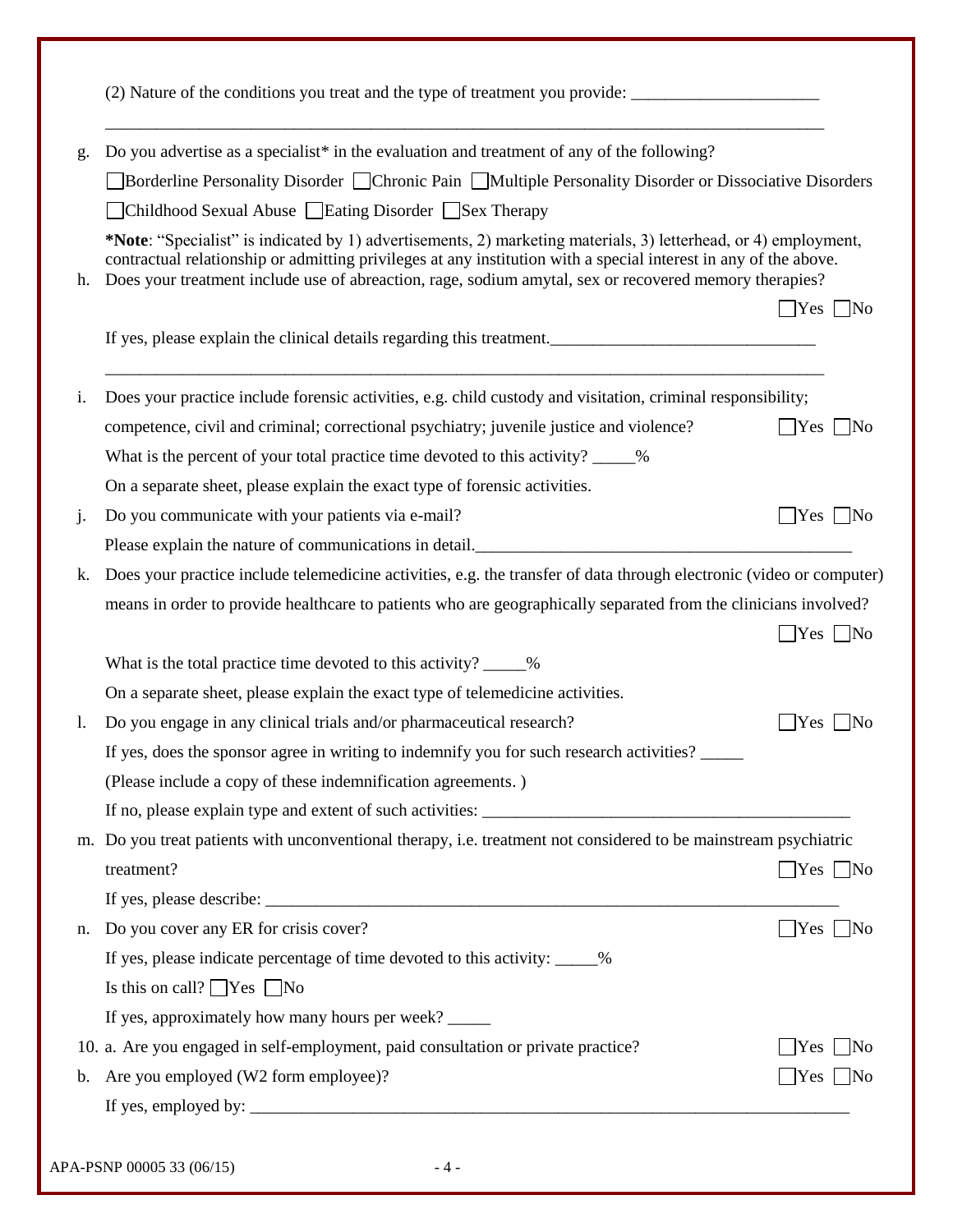| $c_{\cdot}$    | Are you a salaried employee of any organization other than the firm listed in Question 2a?                                                                                                                           | $Yes \mid No$               |
|----------------|----------------------------------------------------------------------------------------------------------------------------------------------------------------------------------------------------------------------|-----------------------------|
| d.             | Do you own, partly own, manage or exercise any form of fiduciary control over any business enterprise or medical<br>practice?                                                                                        | $Yes \nvert No$             |
|                | If yes,:                                                                                                                                                                                                             |                             |
|                |                                                                                                                                                                                                                      |                             |
|                |                                                                                                                                                                                                                      |                             |
| 11. a.         | Are you on the staff of, or affiliated with, any hospital, clinic, group home or nursing home?                                                                                                                       | $\Box$ Yes $\Box$ No        |
|                |                                                                                                                                                                                                                      |                             |
|                | b. Are you provided malpractice coverage by a facility or place of employment, or any other policy that covers you?                                                                                                  | $\gamma$ es $\Box$ No       |
|                | If yes, please indicate location of the facility or place of employment and limits<br>provided.                                                                                                                      |                             |
| c.             | Do you have any direct or indirect financial interest in any hospital, pharmacy, diagnostic or therapeutic<br>laboratory, nursing home, health service or any healthcare service to which you refer your patients?   | $Yes \mid No$               |
|                | If yes, please specify and fully explain.                                                                                                                                                                            |                             |
|                | V. PRIOR COVERAGE HISTORY                                                                                                                                                                                            |                             |
|                | 12. a. Do you currently carry your own separate, professional liability policy?<br>If yes, please include a copy of that declarations page with the completed application form.<br>Number of years:                  | $\text{Yes} \mid \text{No}$ |
|                |                                                                                                                                                                                                                      |                             |
| b.             | Type of policy (if known): □ Occurrence □ Claims-made                                                                                                                                                                |                             |
| $\mathbf{c}$ . |                                                                                                                                                                                                                      |                             |
| b.             | If prior professional liability insurance was on a claims-made basis, indicate the retroactive date of the coverage:<br>(Date after which wrongful acts are covered.) __/ __/ ____                                   |                             |
| $\mathbf{c}$ . | If you selected Claims-made in Question 12 b., please check the appropriate box below:                                                                                                                               |                             |
|                | The Extended Reporting Period Endorsement has been purchased on my prior policy.<br>a.                                                                                                                               | $\Box$ Yes $\Box$ No        |
|                |                                                                                                                                                                                                                      |                             |
|                | Prior Acts Coverage is requested on my new Claims-made policy.<br>b.<br>If yes, please indicate Retroactive Date desired: __/ __/ ___<br>(Please submit Declarations page for all individuals listed in Question 6.) | $ Yes $ No                  |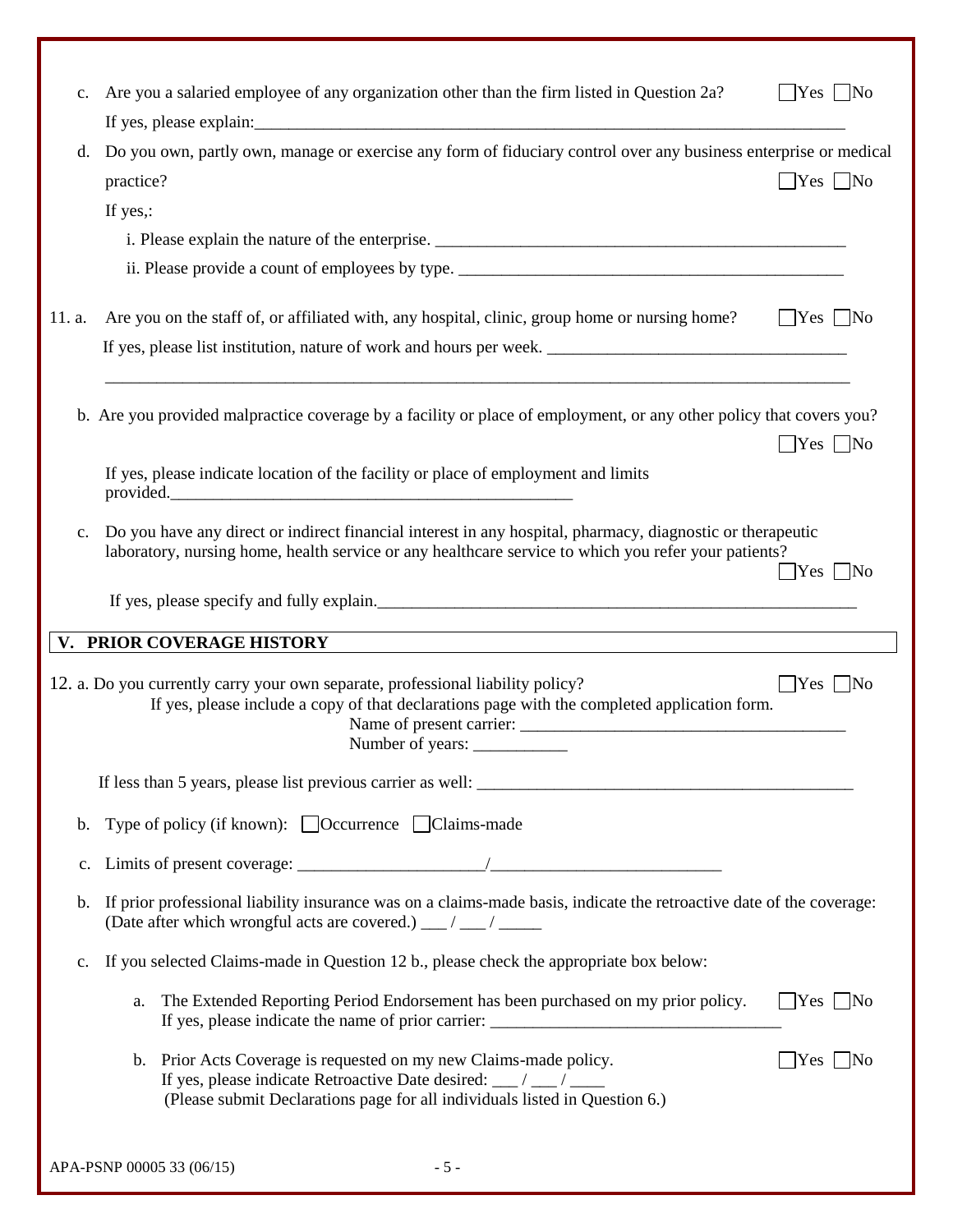d. If you answered No to Questions 12 e. i. and ii., please review the statement and check the box below:

I understand that I elected not to purchase the Extended Reporting Period Endorsement on my prior Claimsmade policy, and I also have elected not to purchase the Prior Acts Coverage on my new Claims-made policy. I understand that I will be uninsured for the period in which my prior Claims-made policy existed. Furthermore, I understand that because of this there will be a gap in my insurance coverage.

**VI. REPRESENTATIONS** 

|             | 13. a. Have you ever been convicted of a crime in any state or country?<br> Yes                                                                                                                                                                                                                                                                                |  |  |  |  |  |  |
|-------------|----------------------------------------------------------------------------------------------------------------------------------------------------------------------------------------------------------------------------------------------------------------------------------------------------------------------------------------------------------------|--|--|--|--|--|--|
|             | If yes, please give full particulars in order for your Application to be considered.                                                                                                                                                                                                                                                                           |  |  |  |  |  |  |
|             |                                                                                                                                                                                                                                                                                                                                                                |  |  |  |  |  |  |
| b.          | Have you ever had any licensing board or professional ethics body require the surrender of a license or found you<br>guilty of a violation of ethics codes, professional misconduct, unprofessional conduct incompetence or negligence<br>in any state or country?<br>$\Box$ Yes $\Box$ No                                                                     |  |  |  |  |  |  |
|             | If yes, please give full particulars and provide copies of charges, correspondence and any findings in order for your<br>Application to be considered.<br><u>Letter and the constant of the construction</u> of the constant of the constant of the constant of the constant of the constant of the constant of the constant of the constant of the constant o |  |  |  |  |  |  |
|             |                                                                                                                                                                                                                                                                                                                                                                |  |  |  |  |  |  |
| $d_{\cdot}$ | Are there any complaints, charges or investigations pending against you by a licensing board or professional ethics<br>body for violation of ethics codes, professional misconduct, unprofessional conduct, incompetence, or negligence<br>in any state or country?<br>$\exists$ Yes $\Box$ No                                                                 |  |  |  |  |  |  |
|             | If yes, please give full particulars and copies of charges, correspondence and any findings in order for your<br>Application to be considered.                                                                                                                                                                                                                 |  |  |  |  |  |  |
|             |                                                                                                                                                                                                                                                                                                                                                                |  |  |  |  |  |  |
| e.          | Have you ever had any insurance company or Lloyd's decline, cancel, refuse to renew, or accept only on special<br>terms any professional liability insurance?<br>$\Box$ Yes $\Box$ No                                                                                                                                                                          |  |  |  |  |  |  |
|             | NOTE: MISSOURI APPLICANTS DO NOT RESPOND TO QUESTION 13d.                                                                                                                                                                                                                                                                                                      |  |  |  |  |  |  |
|             | If yes, please give full particulars in order for your Application to be considered.                                                                                                                                                                                                                                                                           |  |  |  |  |  |  |
|             |                                                                                                                                                                                                                                                                                                                                                                |  |  |  |  |  |  |
|             |                                                                                                                                                                                                                                                                                                                                                                |  |  |  |  |  |  |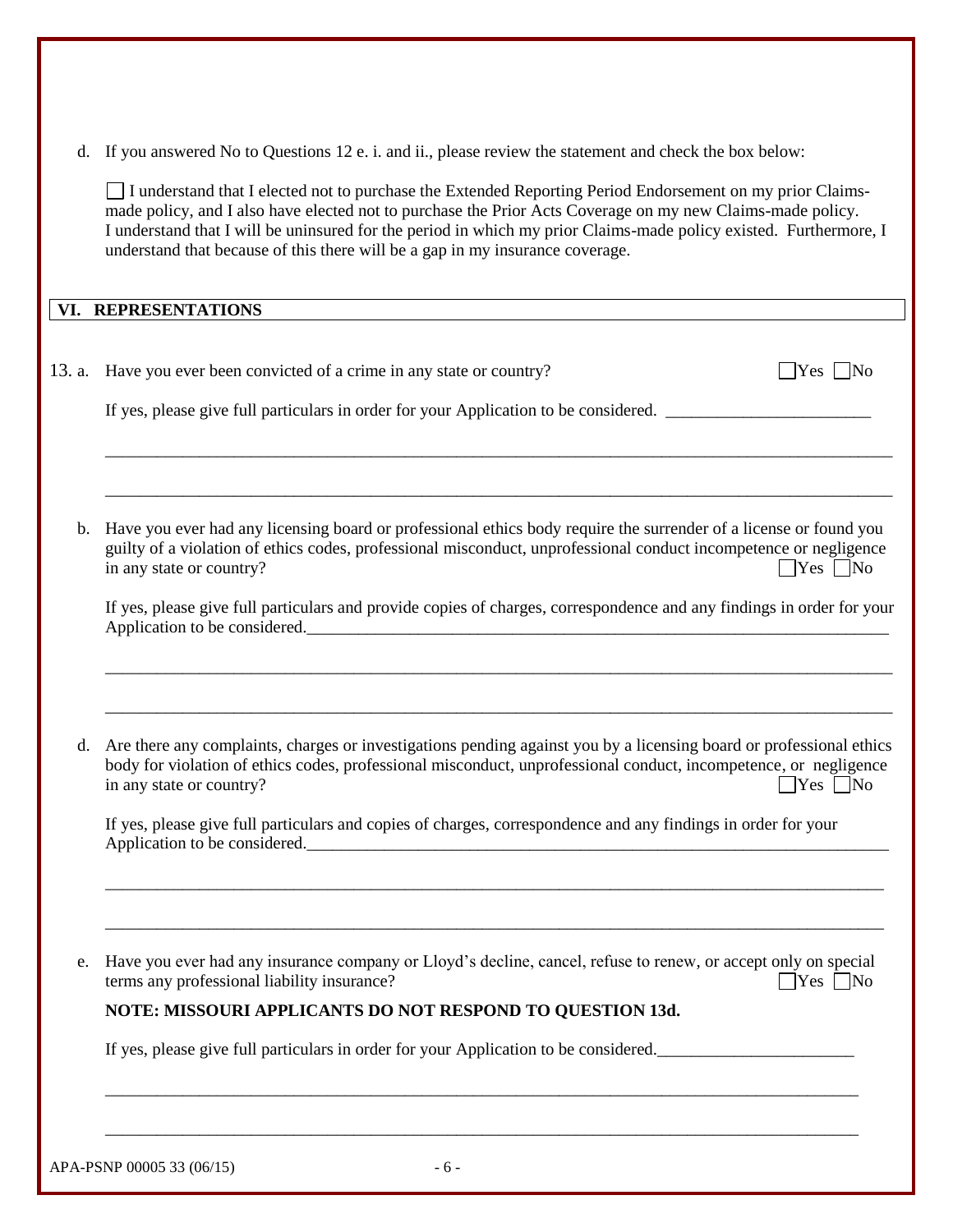|    | Has any professional liability claim or suit ever been made against you?<br>$\left  \text{Yes} \right $ No                                                                                                                                                                                                                                                                       |
|----|----------------------------------------------------------------------------------------------------------------------------------------------------------------------------------------------------------------------------------------------------------------------------------------------------------------------------------------------------------------------------------|
|    | If yes, please give full particulars and copies of any summons and complaints, pertinent correspondence and<br>outcome, if any, in order for your Application to be considered.                                                                                                                                                                                                  |
| g. | Are there any circumstances, including any loss of private or confidential information, which you are aware of<br>that may result in any professional liability claim or suit being made against you?<br>$ $ Yes $ $ No                                                                                                                                                          |
|    | If yes, please give full particulars in order for your Application to be considered.                                                                                                                                                                                                                                                                                             |
| h. | Have you engaged in or ever been engaged in any sexual misconduct* with any of your current or former patients<br>or any current or former patient's spouse or any person with a direct relationship to the current or former patient<br>(for example a guardian, blood relative of the patient or spouse or any person sharing the patient's domicile)?<br>$\Box$ Yes $\Box$ No |
|    | (*"Sexual misconduct" means any actual or alleged erotic physical contact or attempt, threat or proposal thereof.)                                                                                                                                                                                                                                                               |
|    | If yes, please give full particulars in order for your Application to be considered.                                                                                                                                                                                                                                                                                             |
|    | Have you ever had any hospital restrict or revoke privileges or invoke probation for any cause?<br>$\blacksquare$ Yes $\blacksquare$ No                                                                                                                                                                                                                                          |
|    | If yes, please give full particulars in order for your Application to be considered.                                                                                                                                                                                                                                                                                             |
|    |                                                                                                                                                                                                                                                                                                                                                                                  |
| j. | Have you ever been suspended, restricted, or put on probation by any governmental health program (i.e. Medicare<br>or Medicaid)?<br>$\Box$ Yes $\Box$ No                                                                                                                                                                                                                         |
|    | If yes, please give full particulars in order for your Application to be considered.                                                                                                                                                                                                                                                                                             |
|    |                                                                                                                                                                                                                                                                                                                                                                                  |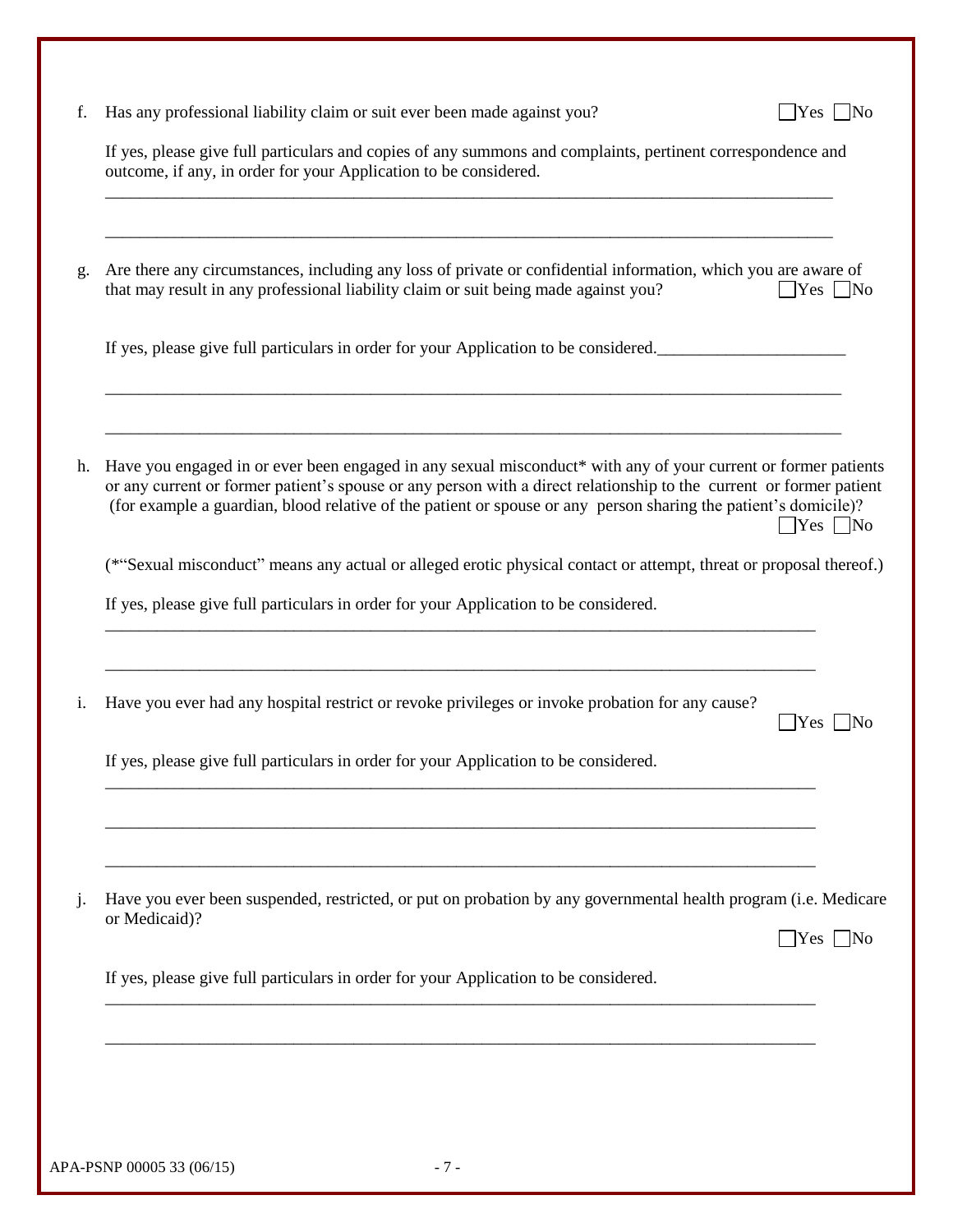k. Are you now being, or have you ever been, treated for a serious health problem that did or can impair your ability to treat patients?

\_\_\_\_\_\_\_\_\_\_\_\_\_\_\_\_\_\_\_\_\_\_\_\_\_\_\_\_\_\_\_\_\_\_\_\_\_\_\_\_\_\_\_\_\_\_\_\_\_\_\_\_\_\_\_\_\_\_\_\_\_\_\_\_\_\_\_\_\_\_\_\_\_\_\_\_\_\_\_\_\_\_\_

 $\Box$ Yes  $\Box$ No

If yes, please give full particulars in order for your Application to be considered.

#### **VII. NOTICES TO APPLICANT & FRAUD WARNINGS**

The undersigned, as authorized agent of all individuals and entities proposed for this insurance, represents that, to the best of his/her knowledge and belief, after diligent inquiry, the statements in this Application and any attachments or information submitted to or obtained by the Insurer in connection with this Application (together referred to as the "Application") are true and complete.

The information in this Application is material to the risk accepted by the Insurer. If a policy is issued it will be in reliance by the Insurer upon the Application, and the Application will be the basis of the contract. The Application is on file with the Insurer, and shall be deemed to be attached to, and made a part of, and incorporated into the Policy, if issued.

The Insurer is authorized to make any inquiry in connection with this Application. The Insurer's acceptance of this Application or the making of any subsequent inquiry does not bind the Applicant or the Insurer to complete the insurance or issue a policy.

If the information in this Application materially changes prior to the effective date of the Policy, the Applicant will immediately notify the Insurer, and the Insurer may modify or withdraw any quotation or agreement to bind insurance.

**NOTICE TO ALABAMA APPLICANTS: "**ANY PERSON WHO KNOWINGLY PRESENTS A FALSE OR FRAUDULENT CLAIM FOR PAYMENT OF A LOSS OR BENEFIT, OR KNOWINGLY PRESENTS FALSE INFORMATION IN AN APPLICATION FOR INSURANCE IS GUILTY OF A CRIME AND MAY BE SUBJECT TO RESTITUTION FINES OR CONFINEMENT IN PRISON, OR ANY COMBINATION THEREOF."

**NOTICE TO ARKANSAS APPLICANTS: "**ANY PERSON WHO KNOWINGLY PRESENTS A FALSE OR FRAUDULENT CLAIM FOR PAYMENT OF A LOSS OR BENEFIT, OR KNOWINGLY PRESENTS FALSE INFORMATION IN AN APPLICATION FOR INSURANCE IS GUILTY OF A CRIME AND MAY BE SUBJECT TO FINES AND CONFINEMENT IN PRISON<sup>"</sup>

**NOTICE TO COLORADO APPLICANTS**: "IT IS UNLAWFUL TO KNOWINGLY PROVIDE FALSE, INCOMPLETE, OR MISLEADING FACTS OR INFORMATION TO AN INSURANCE COMPANY FOR THE PURPOSE OF DEFRAUDING OR ATTEMPTING TO DEFRAUD THE COMPANY. PENALTIES MAY INCLUDE IMPRISONMENT, FINES, DENIAL OF INSURANCE AND CIVIL DAMAGES. ANY INSURANCE COMPANY OR AGENT OF AN INSURANCE COMPANY WHO KNOWINGLY PROVIDES FALSE, INCOMPLETE, OR MISLEADING FACTS OR INFORMATION TO A POLICYHOLDER OR CLAIMANT FOR THE PURPOSE OF DEFRAUDING OR ATTEMPTING TO DEFRAUD THE POLICYHOLDER OR CLAIMANT WITH REGARD TO A SETTLEMENT OR AWARD PAYABLE FROM INSURANCE PROCEEDS SHALL BE REPORTED TO THE COLORADO DIVISION OF INSURANCE WITHIN THE DEPARTMENT OF REGULATORY AGENCIES."

**NOTICE TO DISTRICT OF COLUMBIA APPLICANTS:** "WARNING: IT IS A CRIME TO PROVIDE FALSE OR MISLEADING INFORMATION TO AN INSURER FOR THE PURPOSE OF DEFRAUDING THE INSURER OR ANY OTHER PERSON. PENALTIES INCLUDE IMPRISONMENT AND/OR FINES. IN ADDITION, AN INSURER MAY DENY INSURANCE BENEFITS IF FALSE INFORMATION MATERIALLY RELATED TO A CLAIM WAS PROVIDED BY THE APPLICANT."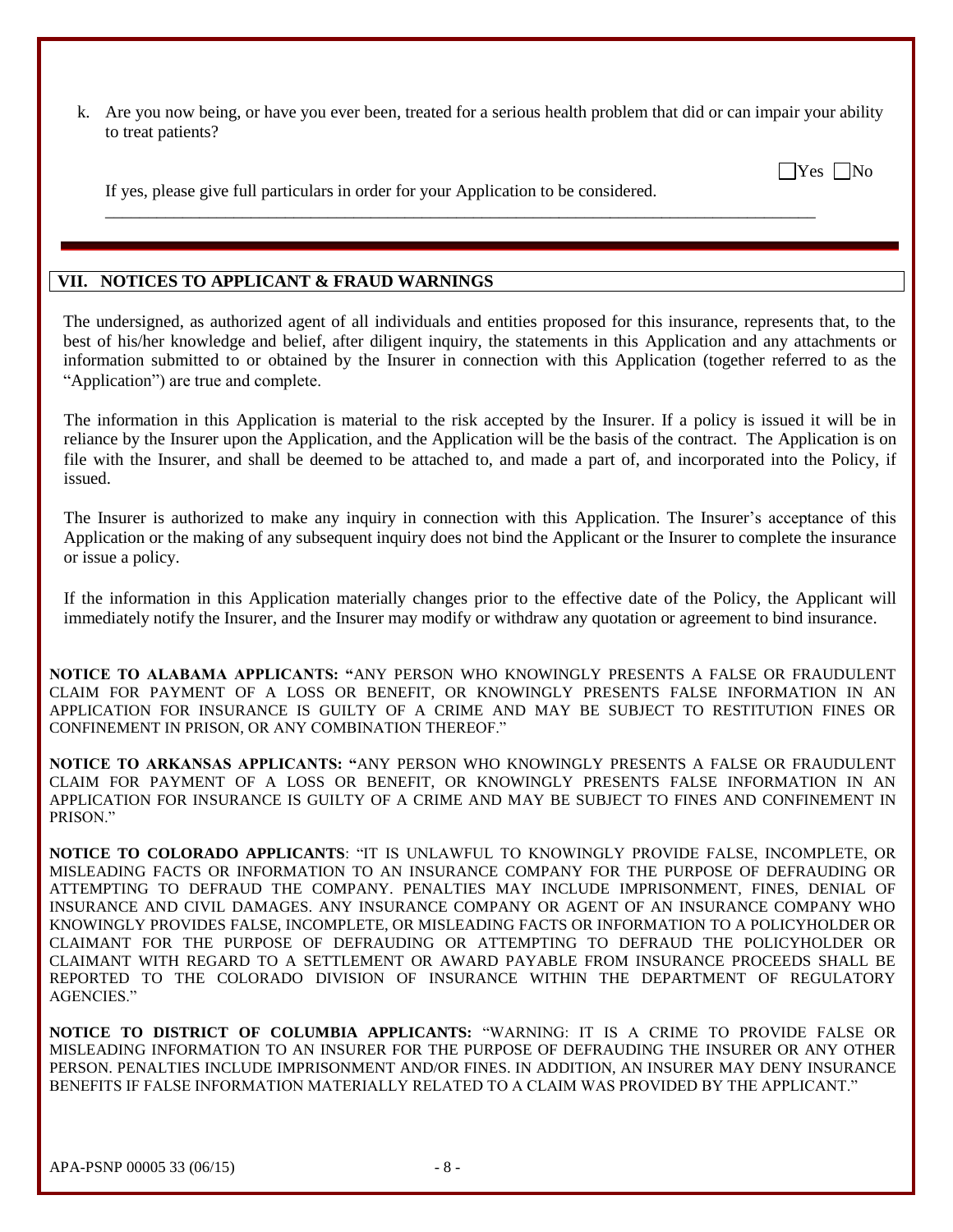**NOTICE TO FLORIDA APPLICANTS**: "ANY PERSON WHO KNOWINGLY AND WITH INTENT TO INJURE, DEFRAUD, OR DECEIVE ANY INSURER FILES A STATEMENT OF CLAIM OR AN APPLICATION CONTAINING ANY FALSE, INCOMPLETE OR MISLEADING INFORMATION IS GUILTY OF A FELONY OF THE THIRD DEGREE."

**NOTICE TO HAWAII APPLICANTS:** "FOR YOUR PROTECTION, HAWAII LAW REQUIRES YOU TO BE INFORMED THAT PRESENTING A FRAUDULENT CLAIM FOR PAYMENT OF A LOSS OF BENEFIT IS A CRIME PUNISHABLE BY FINES OR IMPRISONMENT, OR BOTH."

**NOTICE TO KENTUCKY APPLICANTS:** "ANY PERSON WHO KNOWINGLY AND WITH INTENT TO DEFRAUD ANY INSURANCE COMPANY OR OTHER PERSON FILES AN APPLICATION FOR INSURANCE CONTAINING ANY MATERIALLY FALSE INFORMATION OR CONCEALS, FOR THE PURPOSE OF MISLEADING, INFORMATION CONCERNING ANY FACT MATERIAL THERETO COMMITS A FRAUDULENT INSURANCE ACT, WHICH IS A CRIME."

**NOTICE TO LOUISIANA APPLICANTS: "**ANY PERSON WHO KNOWINGLY PRESENTS A FALSE OR FRAUDULENT CLAIM FOR PAYMENT OF A LOSS OR BENEFIT OR KNOWINGLY PRESENTS FALSE INFORMATION IN AN APPLICATION FOR INSURANCE IS GUILTY OF A CRIME AND MAY BE SUBJECT TO FINES AND CONFINEMENT IN PRISON."

**NOTICE TO MAINE APPLICANTS:** "IT IS A CRIME TO KNOWINGLY PROVIDE FALSE, INCOMPLETE OR MISLEADING INFORMATION TO AN INSURANCE COMPANY FOR THE PURPOSE OF DEFRAUDING THE COMPANY. PENALTIES MAY INCLUDE IMPRISONMENT, FINES OR A DENIAL OF INSURANCE BENEFITS."

**NOTICE TO MARYLAND APPLICANTS:** "ANY PERSON WHO KNOWINGLY OR WILLFULLY PRESENTS A FALSE OR FRAUDULENT CLAIM FOR PAYMENT OF A LOSS OR BENEFIT OR WHO KNOWINGLY OR WILLFULLY PRESENTS FALSE INFORMATION IN AN APPLICATION FOR INSURANCE IS GUILTY OF A CRIME AND MAY BE SUBJECT TO FINES AND CONFINEMENT IN PRISON."

**NOTICE TO NEW JERSEY APPLICANTS**: "ANY PERSON WHO INCLUDES ANY FALSE OR MISLEADING INFORMATION ON AN APPLICATION FOR AN INSURANCE POLICY IS SUBJECT TO CRIMINAL AND CIVIL PENALTIES." **NOTICE TO NEW MEXICO APPLICANTS:** "ANY PERSON WHO KNOWINGLY PRESENTS A FALSE OR FRAUDULENT CLAIM FOR PAYMENT OF A LOSS OR BENEFIT OR KNOWINGLY PRESENTS FALSE INFORMATION IN AN APPLICATION FOR INSURANCE IS GUILTY OF A CRIME AND MAY BE SUBJECT TO CIVIL FINES AND CRIMINAL PENALTIES."

**NOTICE TO NEW YORK APPLICANTS**: "ANY PERSON WHO KNOWINGLY AND WITH INTENT TO DEFRAUD ANY INSURANCE COMPANY OR OTHER PERSON FILES AN APPLICATION FOR INSURANCE OR STATEMENT OF CLAIM CONTAINING ANY MATERIALLY FALSE INFORMATION, CONCEALS FOR THE PURPOSE OF MISLEADING, INFORMATION CONCERNING ANY FACT MATERIAL THERETO, COMMITS A FRAUDULENT INSURANCE ACT, WHICH IS A CRIME, AND SHALL ALSO BE SUBJECT TO A CIVIL PENALTY NOT TO EXCEED FIVE THOUSAND DOLLARS AND THE STATED VALUE OF THE CLAIM FOR EACH SUCH VIOLATION."

**NOTICE TO OHIO APPLICANTS**: "ANY PERSON WHO, WITH INTENT TO DEFRAUD OR KNOWING THAT HE IS FACILITATING A FRAUD AGAINST AN INSURER, SUBMITS AN APPLICATION OR FILES A CLAIM CONTAINING A FALSE OR DECEPTIVE STATEMENT IS GUILTY OF INSURANCE FRAUD."

**NOTICE TO OKLAHOMA APPLICANTS**: "WARNING: ANY PERSON WHO KNOWINGLY, AND WITH INTENT TO INJURE, DEFRAUD OR DECEIVE ANY INSURER, MAKES ANY CLAIM FOR THE PROCEEDS OF AN INSURANCE POLICY CONTAINING ANY FALSE, INCOMPLETE OR MISLEADING INFORMATION IS GUILTY OF A FELONY (365:15-1- 10, 36 §3613.1)."

**NOTICE TO OREGON APPLICANTS: "**ANY PERSON WHO KNOWINGLY AND WITH INTENT TO DEFRAUD OR SOLICIT ANOTHER TO DEFRAUD AN INSURER: (1) BY SUBMITTING AN APPLICATION, OR (2) BY FILING A CLAIM CONTAINING A FALSE STATEMENT AS TO ANY MATERIAL FACT, MAY BE VIOLATING STATE LAW."

**NOTICE TO PENNSYLVANIA APPLICANTS**: "ANY PERSON WHO KNOWINGLY AND WITH INTENT TO DEFRAUD ANY INSURANCE COMPANY OR OTHER PERSON FILES AN APPLICATION FOR INSURANCE OR STATEMENT OF CLAIM CONTAINING ANY MATERIALLY FALSE INFORMATION OR CONCEALS FOR THE PURPOSE OF MISLEADING, INFORMATION CONCERNING ANY FACT MATERIAL THERETO COMMITS A FRAUDULENT INSURANCE ACT, WHICH IS A CRIME AND SUBJECTS SUCH PERSON TO CRIMINAL AND CIVIL PENALTIES."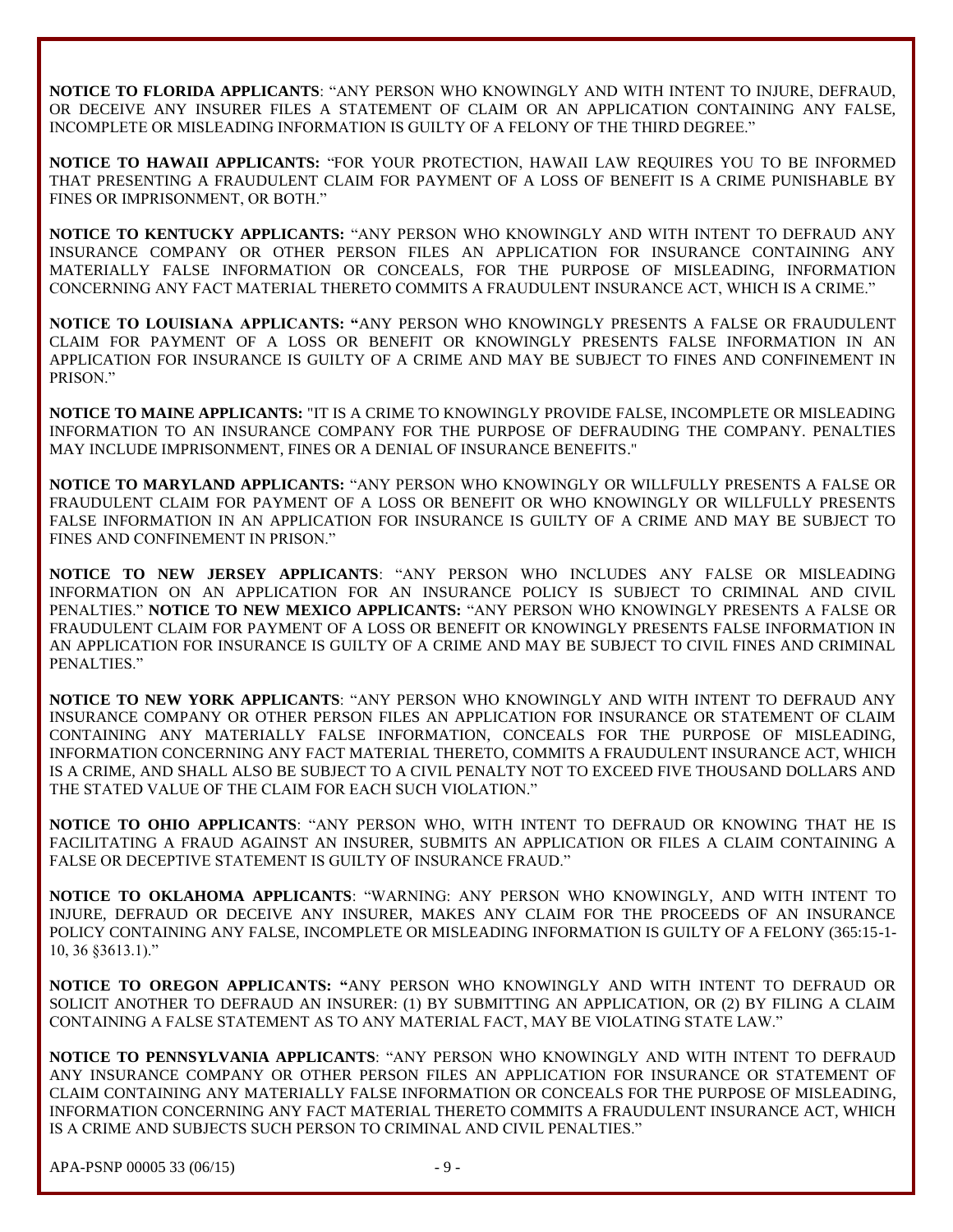**NOTICE TO RHODE ISLAND APPLICANTS:** "ANY PERSON WHO KNOWINGLY PRESENTS A FALSE OR FRAUDULENT CLAIM FOR PAYMENT OF A LOSS OR BENEFIT OR KNOWINGLY PRESENTS FALSE INFORMATION IN AN APPLICATION FOR INSURANCE IS GUILTY OF A OF A CRIME AND MAY BE SUBJECT TO FINES AND CONFINEMENT IN PRISON."

**NOTICE TO TENNESSEE APPLICANTS:** "IT IS A CRIME TO KNOWINGLY PROVIDE FALSE, INCOMPLETE OR MISLEADING INFORMATION TO AN INSURANCE COMPANY FOR THE PURPOSE OF DEFRAUDING THE COMPANY. PENALTIES INCLUDE IMPRISONMENT, FINES AND DENIAL OF INSURANCE BENEFITS."

**NOTICE TO TEXAS APPLICANTS: "**ANY PERSON WHO KNOWINGLY PRESENTS A FALSE OR FRAUDULENT CLAIM FOR THE PAYMENT OF A LOSS IS GUILTY OF A CRIME AND MAY BE SUBJECT TO FINES AND CONFINEMENT IN STATE PRISON."

**NOTICE TO VERMONT APPLICANTS:** "ANY PERSON WHO KNOWINGLY PRESENTS A FALSE STATEMENT IN AN APPLICATION FOR INSURANCE MAY BE GUILTY OF A CRIMINAL OFFENSE AND SUBJECT TO PENALTIES UNDER STATE LAW."

**NOTICE TO VIRGINIA APPLICANTS: "**IT IS A CRIME TO KNOWINGLY PROVIDE FALSE, INCOMPLETE OR MISLEADING INFORMATION TO AN INSURANCE COMPANY FOR THE PURPOSE OF DEFRAUDING THE COMPANY. PENALTIES INCLUDE IMPRISONMENT, FINES AND DENIAL OF INSURANCE BENEFITS."

**NOTICE TO WASHINGTON APPLICANTS:** "IT IS A CRIME TO KNOWINGLY PROVIDE FALSE, INCOMPLETE OR MISLEADING INFORMATION TO AN INSURANCE COMPANY FOR THE PURPOSE OF DEFRAUDING THE COMPANY. PENALTIES INCLUDE IMPRISONMENT, FINES AND DENIAL OF INSURANCE BENEFITS."

**NOTICE TO WEST VIRGINIA: "**ANY PERSON WHO KNOWINGLY PRESENTS A FALSE OR FRAUDULENT CLAIM FOR PAYMENT OF A LOSS OR BENEFIT OR KNOWINGLY PRESENTS FALSE INFORMATION IN AN APPLICATION FOR INSURANCE IS GUILTY OF A CRIME AND MAY BE SUBJECT TO FINES AND CONFINEMENT IN PRISON."

**NOTICE TO ALL OTHER APPLICANTS:** "IT IS A CRIME TO KNOWINGLY PROVIDE FALSE, INCOMPLETE OR MISLEADING INFORMATION TO AN INSURANCE COMPANY FOR THE PURPOSE OF DEFRAUDING THE COMPANY. PENALTIES MAY INCLUDE IMPRISONMENT, FINES OR A DENIAL OF INSURANCE BENEFITS."

#### **VIII. DECLARATION AND SIGNATURE**

*I understand that is it my obligation to maintain any license required in the jurisdictions in which I practice.*

*I further understand that the subject policy has limits of liability which may be reduced or completely exhausted by payments for defense expenses.*

Date: This application must be dated within 30 days of receipt) Signature:

(APPLICANT / OWNER / PRESIDENT OF CORPORATION)

Title:

Application must be signed, dated, fully completed and accompanied by the premium to be considered.

**Please make checks payable and mail to: American Professional Agency, Inc.**

Program Administrator: AMERICAN PROFESSIONAL AGENCY, INC. 95 Broadway, Amityville, NY 11701 (631) 691-6400 • (800) 421-6694 [www.americanprofessional.com](http://www.americanprofessional.com/)